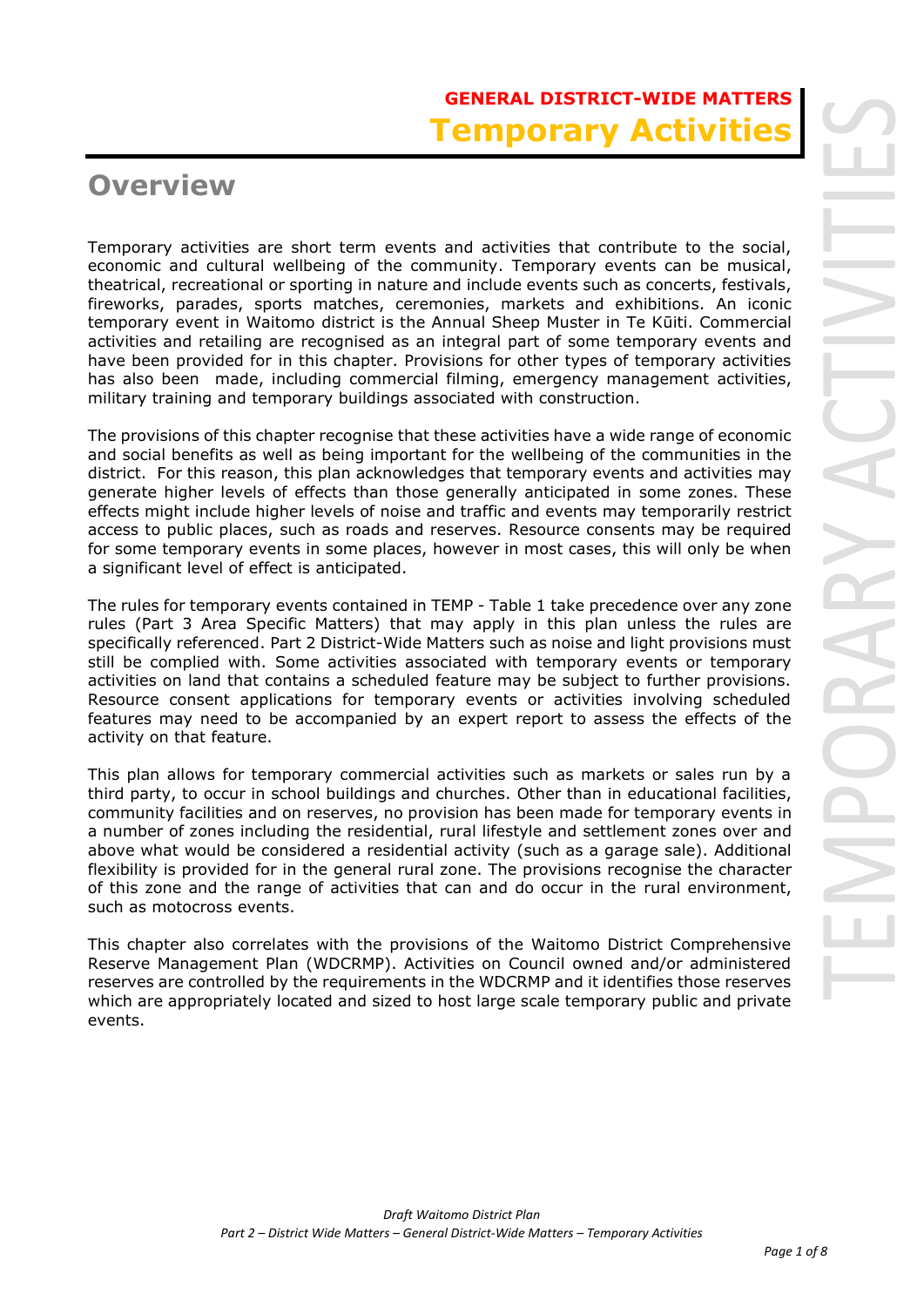## **Objectives**

*Refer also to the relevant objectives in Part 2 District - Wide Matters* 

- **TEMP-O1.** Temporary events and activities enhance community vibrancy and contribute to the social, economic and cultural wellbeing of the district, but must be managed to minimise, as far as practicable, on-site and off-site adverse effects.
- **TEMP-O2.** Ensure temporary events and activities which occur on Council administered reserves remedy or mitigate adverse effects and are consistent with the provisions in the Waitomo District Comprehensive Reserve Management Plan (WDCRMP).

### **Policies**

*Refer also to the relevant policies in Part 2 District - Wide Matters* 

- **TEMP-P1.** Recognise the positive effects on community wellbeing from undertaking a wide range of temporary events including the sporting, health, cultural, public safety, social and recreational benefits.
- **TEMP-P2.** Recognise that temporary events are of a transient nature and some shortterm disruption to amenity levels is anticipated.
- **TEMP-P3.** Recognise the economic and social benefits to the community from providing for limited duration commercial activities within educational and community facilities.
- **TEMP-P4.** Where it is proposed to host commercial activities within educational and community facilities for a duration that exceeds the time period provided for as a permitted activity, ensure the activity is managed so as to be compatible with the amenity levels expected in the surrounding zone.
- **TEMP-P5.** Recognise the economic benefits and the ongoing tourism benefits to the district from commercial filming.
- **TEMP P6.** Ensure that the effects of temporary events, associated commercial activities and commercial filming that exceed the parameters of the rules consider and manage:
	- 1. The location, scale and intensity of the activity; and
	- 2. The duration, hours, and days of the week on which the event will occur; and
	- 3. The capacity of the road network to safely and efficiently cater for vehicles, pedestrians and cyclists; and
	- 4. The capacity of the location or venue to safely host the numbers of people including the provision of enough parking and appropriate infrastructure; and
	- 5. The extent to which the traffic effects can be appropriately mitigated; and
	- 6. The positive effects associated with the event; and
	- 7. In the commercial, industrial and tourism zones, the ability of businesses on surrounding properties to reasonably function; and
	- 8. The potential adverse effects on the amenity values and health and safety of the surrounding properties, including cumulative effects.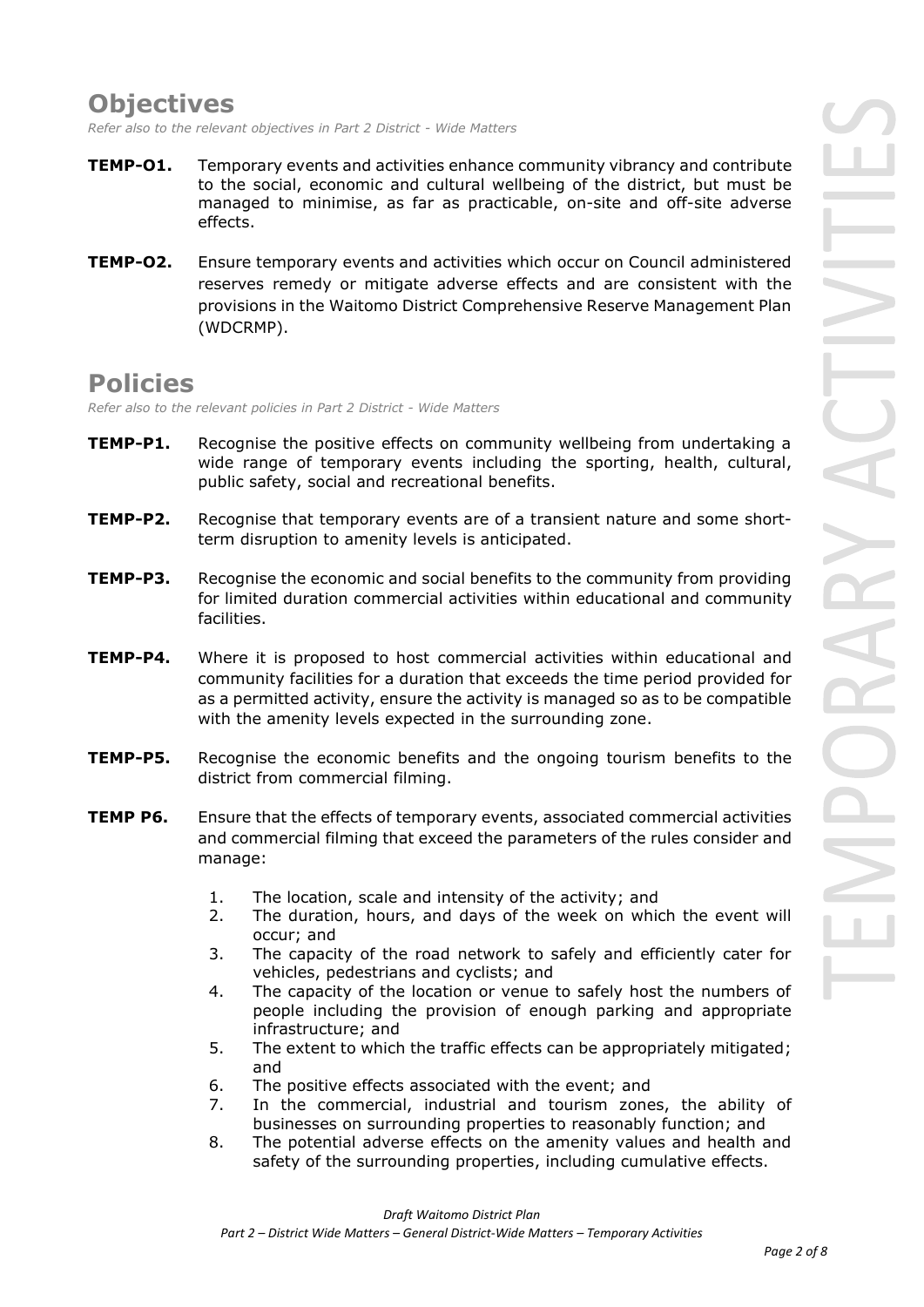- **TEMP-P7.** Recognise the benefits for community health and safety from providing for emergency management activities and temporary military training activities.
- **TEMP-P8.** Encourage people undertaking temporary events to notify surrounding property owners of the date, time and nature of the event.
- **TEMP-P9.** Recognise that an integral part of building and infrastructure projects is the placement of temporary construction buildings for on-site activities for the duration of a development project.
- **TEMP-P10.** Manage the location of temporary construction buildings, so that they do not have an increased level of effect over and above any other building in the zone.
- **TEMP-P11.** Enable large scale or longer duration temporary events to occur on the reserves where they are consistent with the Waitomo District Comprehensive Reserve Management Plan (WDCRMP), provided that adverse effects are remedied or mitigated.
- **TEMP-P12.** Where large scale or longer duration temporary events are not provided for in the Waitomo District Comprehensive Reserve Management Plan (WDCRMP), restrict temporary events to those of short duration that are compatible with the reserve's purpose or the amenity levels expected in the surrounding zone.

### **Rules**

The rules that apply to temporary activities are contained in the tables listed below. To undertake any activity, it must comply with all the rules listed in:

- TEMP Table 1 Activities Rules; and
- Any other relevant provision in Part 2 District-Wide Matters

Unless specifically referenced in a rule, the provisions in TEMP - Table 1 take precedence over any Part 3 Area Specific Matters that may apply in this plan.

Where an activity breaches more than one rule, the most restrictive status shall apply to the activity.

Refer to [Part 1](javascript:void(0)) - How the Plan Works for an explanation of how to use this Plan, including activity status abbreviations.

|                             | TEMP-R1.                                      | Temporary events - open space zone or WDCRMP reserves |                                              |  |  |
|-----------------------------|-----------------------------------------------|-------------------------------------------------------|----------------------------------------------|--|--|
| <b>Activity Status: PER</b> |                                               |                                                       | Activity status where compliance is not      |  |  |
| Where:                      |                                               |                                                       | achieved: RDIS                               |  |  |
|                             |                                               | In the open space zone - Brook Park/Motakiora         | Matters over which discretion is restricted: |  |  |
|                             | and Centennial Park only, the temporary event |                                                       |                                              |  |  |
|                             |                                               | must be an Allowed Activity in the WDCRMP and         |                                              |  |  |

#### **TEMP - Table 1 - Activities Rules**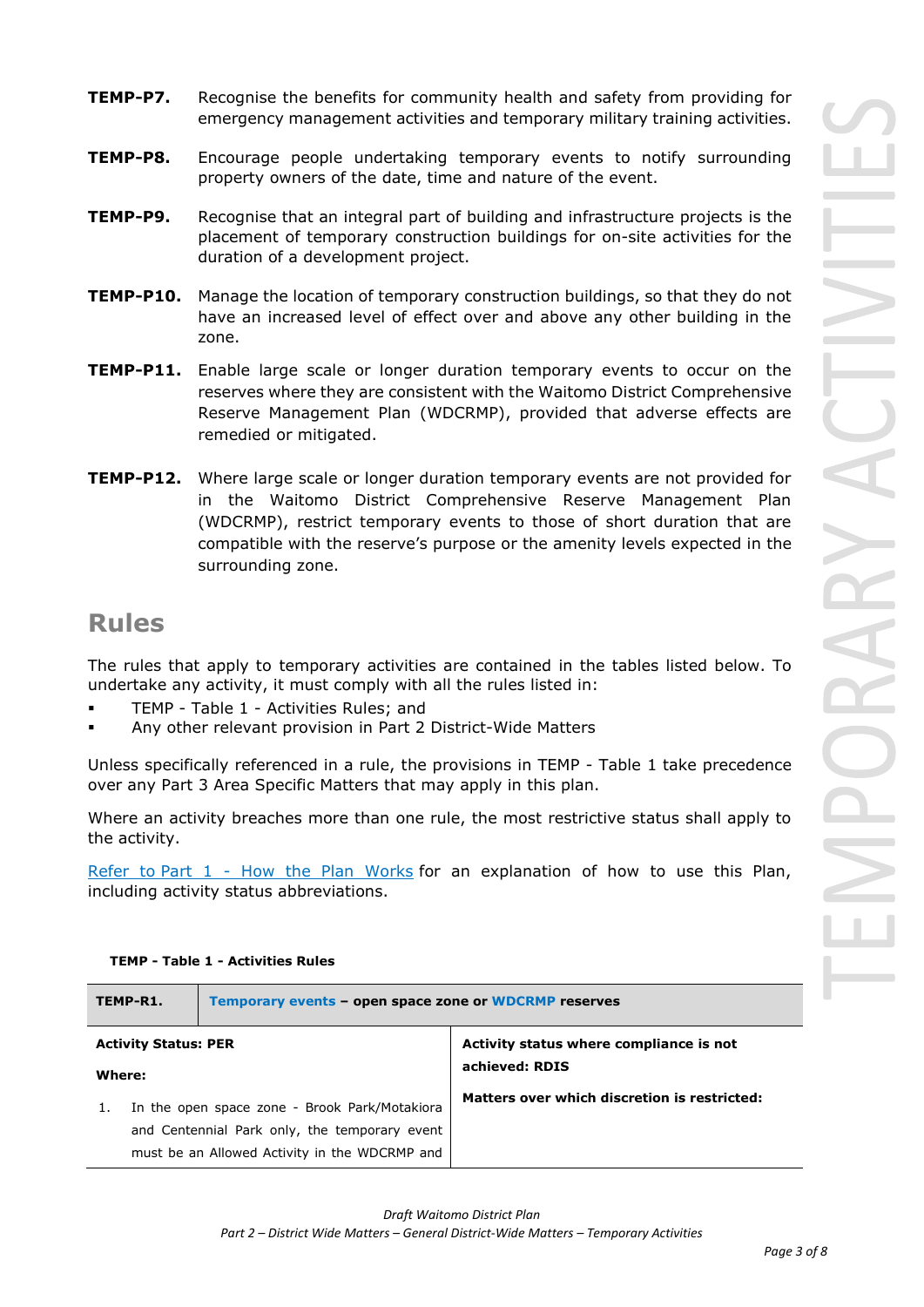must not exceed six consecutive days duration; and

- 2. In the open space zone Benneydale Hall, Maniaiti/ Benneydale, Rukuhia, Tainui & Te Kūiti Domains, Mapiu, Marokopa & St Helens Recreation Reserves only, the temporary event must be an Allowed Activity in the WDCRMP and must not exceed four consecutive days duration; and
- 3. In the remainder of the open space zone and on all other reserves identified in the WDCRMP regardless of their zone, the temporary event must not exceed two consecutive days duration; and
- 4. Temporary events must not occur outside of the hours of 7.00am to 10.30pm, except for overnight sleeping accommodation for event staff, and set up and pack down; and
- 5. A temporary event that is likely to attract more than 200 vehicles will require a Traffic Management Plan. The Traffic Management Plan must be submitted to the relevant road controlling authority no less than one month prior to the event commencing and must be approved by the relevant road controlling authority before the event commences; and
- 6. Any temporary buildings or structures must comply with the minimum setback from road boundaries, minimum setback from internal boundaries and height in relation to boundary standards for the open space zone; and
- 7. Any temporary buildings, structures or works associated with the temporary event must be removed and the site returned to its original condition within three days after the event has ceased.
- (a) The extent and effect of the duration, hours of operation, and frequency of events on the amenity values of surrounding properties; and
- (b) The date and time of the event and how that relates to activities occurring in the surrounding environment; and
- (c) The parking demand and management for the event and the adequacy of the parking that is proposed to be provided; and
- (d) The access(es) to the site and whether there will be adequate sightlines; and
- (e) Effects on the safety and capacity of the surrounding road network for vehicles, pedestrians and cyclists; and
- (f) The location of the buildings, stages and structures on the site; and
- (g) Any noise mitigation proposed in accordance with a best practicable option approach; and
- (h) Site layout and design, how security will be managed, location of infrastructure including toilets, lighting and rubbish bins; and
- (i) Whether information about the activity has been or is proposed to be provided to surrounding properties that may be affected by the activity; and
- (j) The extent to which the provisions in the WDCRMP have been considered and provided for.
- (k) In the natural open space zone effects on the values of the site (including flora and fauna) and its surroundings.

|        | TEMP R2.                    | Temporary events - natural open space zone         |                |                                                     |  |
|--------|-----------------------------|----------------------------------------------------|----------------|-----------------------------------------------------|--|
|        | <b>Activity Status: PER</b> |                                                    |                | Activity status where compliance is not             |  |
| Where: |                             |                                                    | achieved: RDIS |                                                     |  |
|        |                             | The temporary activity or event is provided for in |                | Matters over which discretion is restricted:        |  |
|        | the                         | Wanganui<br>Waikato<br><b>or</b>                   | Conservation   | (a) The extent and effect of the duration, hours of |  |
|        |                             | Management Strategy or a management plan           |                | operation, and frequency of events on the           |  |
|        |                             | under the Reserves Act 1977.                       |                | amenity values of surrounding properties; and       |  |
|        |                             |                                                    |                |                                                     |  |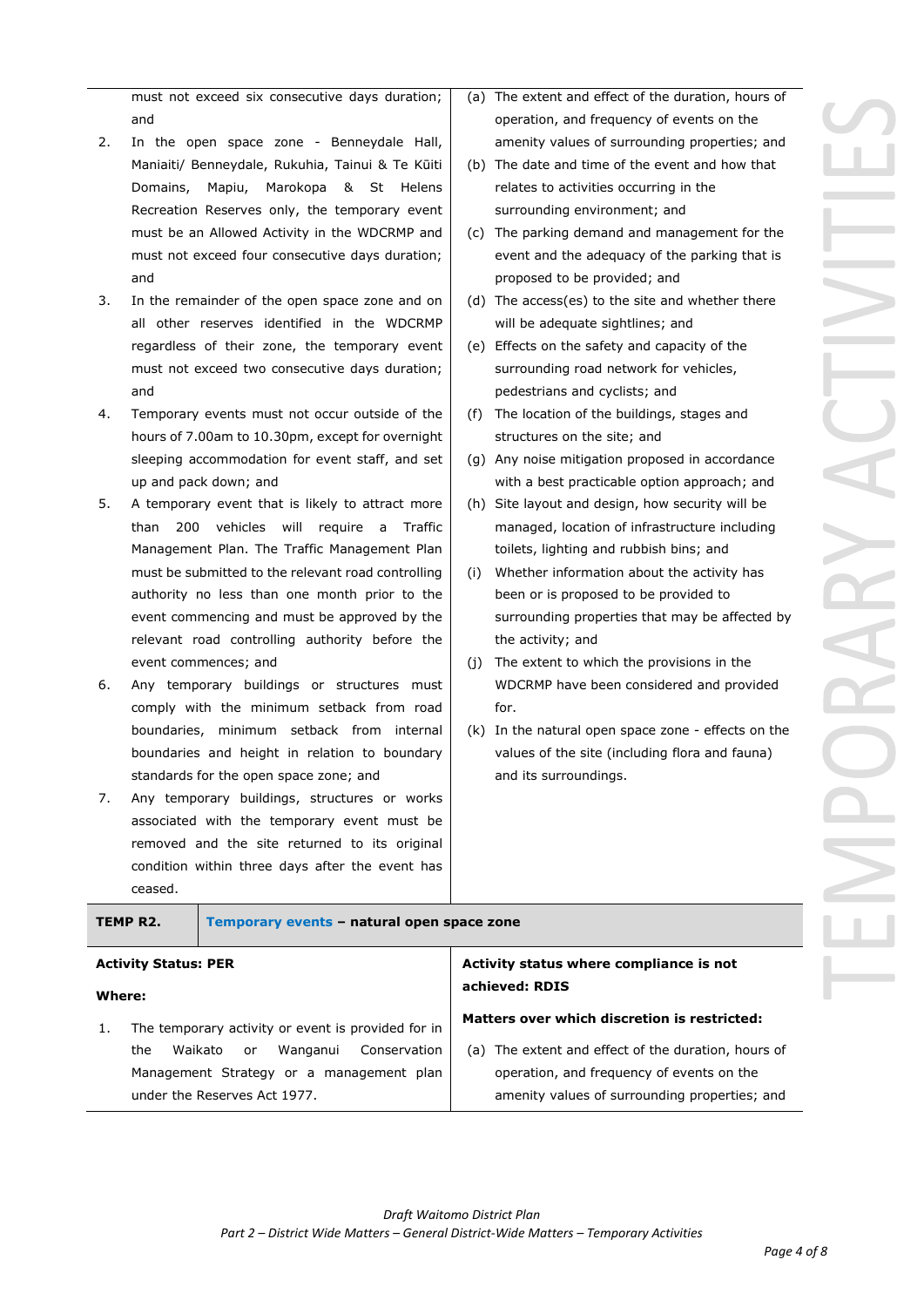|     | (b) The date and time of the event and how that    |
|-----|----------------------------------------------------|
|     | relates to activities occurring in the             |
|     | surrounding environment; and                       |
|     | (c) The parking demand and management for the      |
|     | event and the adequacy of the parking that is      |
|     | proposed to be provided; and                       |
|     | (d) The access(es) to the site and whether there   |
|     | will be adequate sightlines; and                   |
|     | (e) Effects on the safety and capacity of the      |
|     | surrounding road network for vehicles,             |
|     | pedestrians and cyclists; and                      |
| (f) | The location of the buildings, stages and          |
|     | structures on the site; and                        |
|     | (g) Any noise mitigation proposed in accordance    |
|     | with a best practicable option approach; and       |
|     | (h) Site layout and design, how security will be   |
|     | managed, location of infrastructure including      |
|     | toilets, lighting and rubbish bins; and            |
| (i) | Whether information about the activity has         |
|     | been or is proposed to be provided to              |
|     | surrounding properties that may be affected by     |
|     | the activity; and                                  |
| (i) | Outcomes of consultation with the Department       |
|     | of Conservation as appropriate; and                |
|     | (k) Effects on the biodiversity values of the site |
|     | (including flora and fauna) and its surrounding    |
|     | environment.                                       |
|     |                                                    |

**TEMP R3. Temporary events – general rural, commercial, tourism, Māori purpose & industrial zones, all roads and in any educational or community facilities in any zone**

#### **Activity Status: PER**

#### **Where:**

- 1. In the general rural, commercial, tourism, Māori purpose & industrial zones, on all roads and in any educational or community facilities in any zone (unless otherwise provided for in TEMP-R1), the temporary event must not exceed two consecutive days duration and must not occur outside of the hours of 7.00am to 10.30pm, except for overnight sleeping accommodation for event staff and participants, and set up and pack down; EXCEPT
	- (i) Events involving amplified outdoor musical concerts must not exceed one day's duration (excluding set up and pack up) or occur more than four times per year on the same site; and

#### **Activity status where compliance is not achieved: RDIS**

#### **Matters over which discretion is restricted:**

- (a) The extent and effect of the duration, hours of operation, and frequency of events on the amenity values of surrounding properties; and
- (b) The date and time of the event and how that relates to activities occurring in the surrounding environment; and
- (c) The parking demand and management for the event and the adequacy of the parking that is proposed to be provided; and
- (d) The access(es) to the site and whether there will be adequate sightlines; and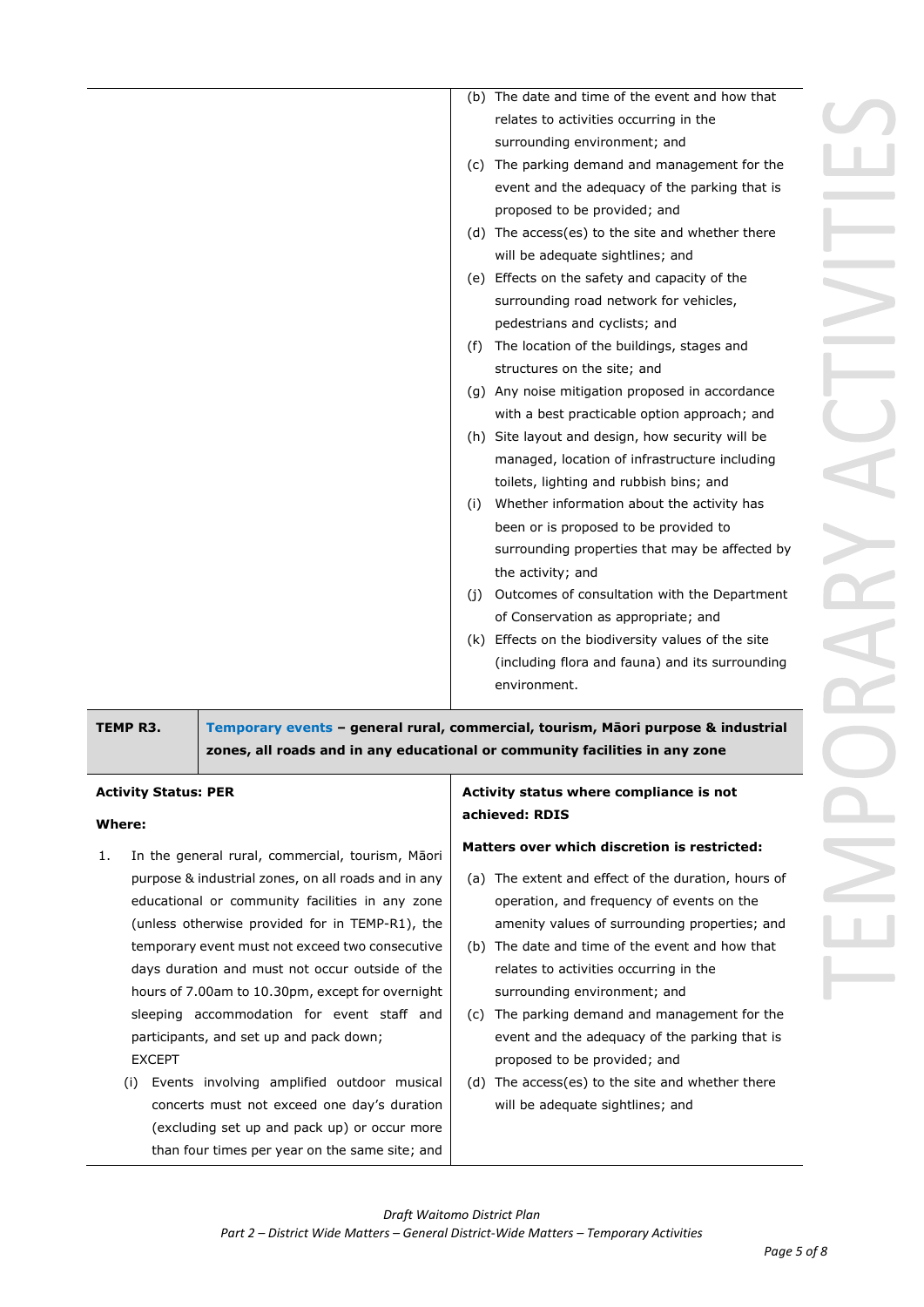- (ii) Events involving competitive sport must not exceed two days duration (excluding set up and pack down); and
- (iii) Events involving motorised sport must not occur in the Māori Purpose zone and must not exceed two days duration (excluding set up and pack down) or operate on a site within 500 m of a residential, settlement, rural lifestyle or Māori purpose zone boundary between the hours of 6pm and 9am;

#### AND

- 2. A temporary event that is likely to attract more than 200 vehicles will require a Traffic Management Plan. The Traffic Management Plan must be submitted to the relevant road controlling authority no less than one month prior to the event commencing and must be approved by the relevant road controlling authority before the event commences; and
- 3. Any temporary buildings or structures must comply with the minimum setback from road boundaries, minimum setback from internal boundaries and height in relation to boundary standards for the relevant zone; and
- 4. Any temporary buildings, structures or works associated with the temporary event must be removed and the site returned to its original condition within three days after the event has ceased; and
- 5. Temporary events in zones and facilities not provided for in this rule do not comply with this rule and require a resource consent.

*Note: Organisers of a temporary event proposing to use a road require the approval of the relevant road controlling authority.* 

*Note: Open space and carparks associated with educational or community facilities are considered to be part of that facility.*

| TEMP R4.<br><b>Commercial filming</b> |  |                                         |  |
|---------------------------------------|--|-----------------------------------------|--|
| <b>Activity Status: PER</b>           |  | Activity status where compliance is not |  |

### **Where:**

1. In all zones, commercial filming must not occur for longer than two weeks (14 days) on any one site (excluding set up and pack down); and

- (e) Effects on the safety and capacity of the surrounding road network for vehicles, pedestrians and cyclists; and
- (f) The location of the buildings, stages and structures on the site; and
- (g) Any noise mitigation proposed in accordance with a best practicable option approach; and
- (h) Site layout and design, how security will be managed, location of infrastructure including toilets, lighting and rubbish bins; and
- (i) Whether information about the activity has been or is proposed to be provided to surrounding properties that may be affected by the activity; and
- (j) The extent and effect of any non-compliance with any zone rule and any matters of discretion in the rule.

**achieved: RDIS**

**Matters over which discretion is restricted:**

discretion in the rule; and

(a) The extent and effect of any non-compliance with any zone rule and any matters of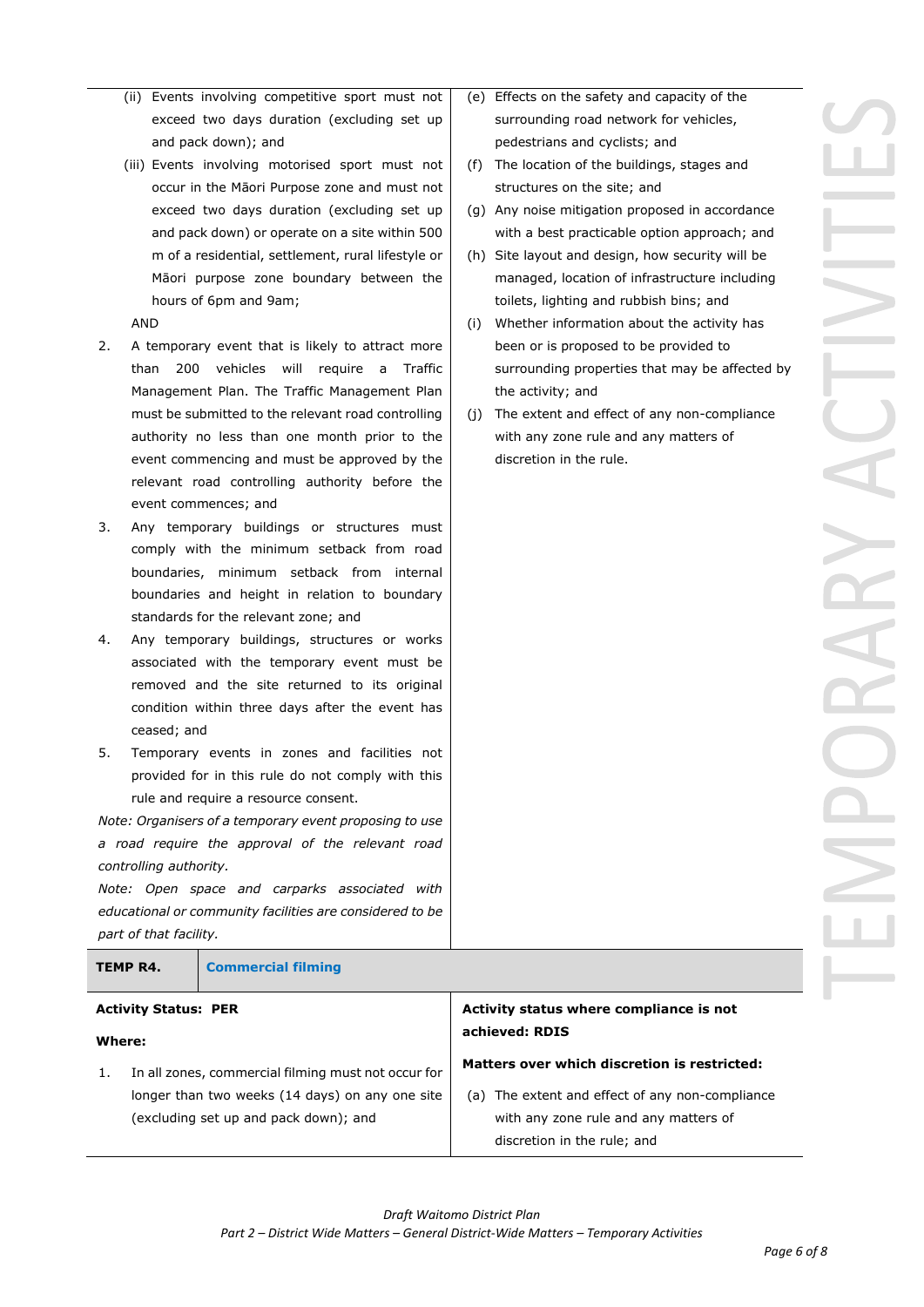- 2. Commercial filming likely to attract more than 200 vehicles will require a Traffic Management Plan. The Traffic Management Plan must be submitted to the relevant road controlling authority no less than one month prior to the event commencing and must be approved by the road controlling authority before the event commences; and
- 3. Any temporary buildings or structures must comply with the minimum setback from road boundaries, minimum setback from internal boundaries and height in relation to boundary standards for the relevant zone; and
- 4. Any temporary buildings, structures or works associated with the commercial filming must be removed and the site returned to its original condition within ten working days after the event has ceased; and
- 5. Non-commercial filming undertaken by private individuals is permitted.

*Note: Where the activity occurs on a reserve identified in the WDCRMP, an Authorisation must be obtained from Waitomo District Council. See the WDCRMP.*

*Note: If a temporary building or structure is to be retained on site when filming has finished and used for a different purpose, the activity will need to be reassessed in accordance with its new use. Refer to the relevant zone rules.*

**TEMP-R5. Commercial activities**

#### **Activity status: PER**

#### **Where:**

- 1. Commercial activities including mobile food/beverage/retail/service vendors must be directly associated with and ancillary to a temporary event or commercial filming; and
- 2. In educational and community facilities in any zone, commercial activities not directly associated with a temporary event are permitted to occur on a temporary basis provided they must not exceed four consecutive days; and
- 3. For commercial activities not provided for in TEMP-R5.1 and R5.2, refer to the relevant zone rules.

*Note: Pop up shops, coffee carts and food trucks are provided for in the commercial, settlement and* 

- (b) The dates and times filming is proposed and how that relates to activities occurring in the surrounding environment; and
- (c) The parking demand and management for the event and the adequacy of the parking that is proposed to be provided; and
- (d) The access(es) to the site and whether there will be adequate sightlines; and
- (e) Effects on the safety and capacity of the surrounding road network for vehicles, pedestrians and cyclists; and
- (f) Any noise mitigation proposed in accordance with a best practicable option approach; and
- (g) Site layout and design, how security will be managed, location of infrastructure including toilets, lighting and rubbish bins; and
- (h) Whether information about the activity has been or is proposed to be provided to surrounding properties that may be affected by any adverse effects generated by the activity.

#### **Activity status where compliance is not achieved: RDIS**

#### **Matters over which discretion is restricted:**

- (a) The extent and effect of the hours of operation and frequency of the activity on the amenity values of surrounding properties; and
- (b) Effects on public access and recreational opportunities; and
- (c) Effects on character and amenity; and
- (d) Whether the location, scale, intensity and character of the activity is appropriate in the context of the site and receiving environment; and
- (e) Parking, manoeuvring and access; safety and efficiency, including the provision of sufficient